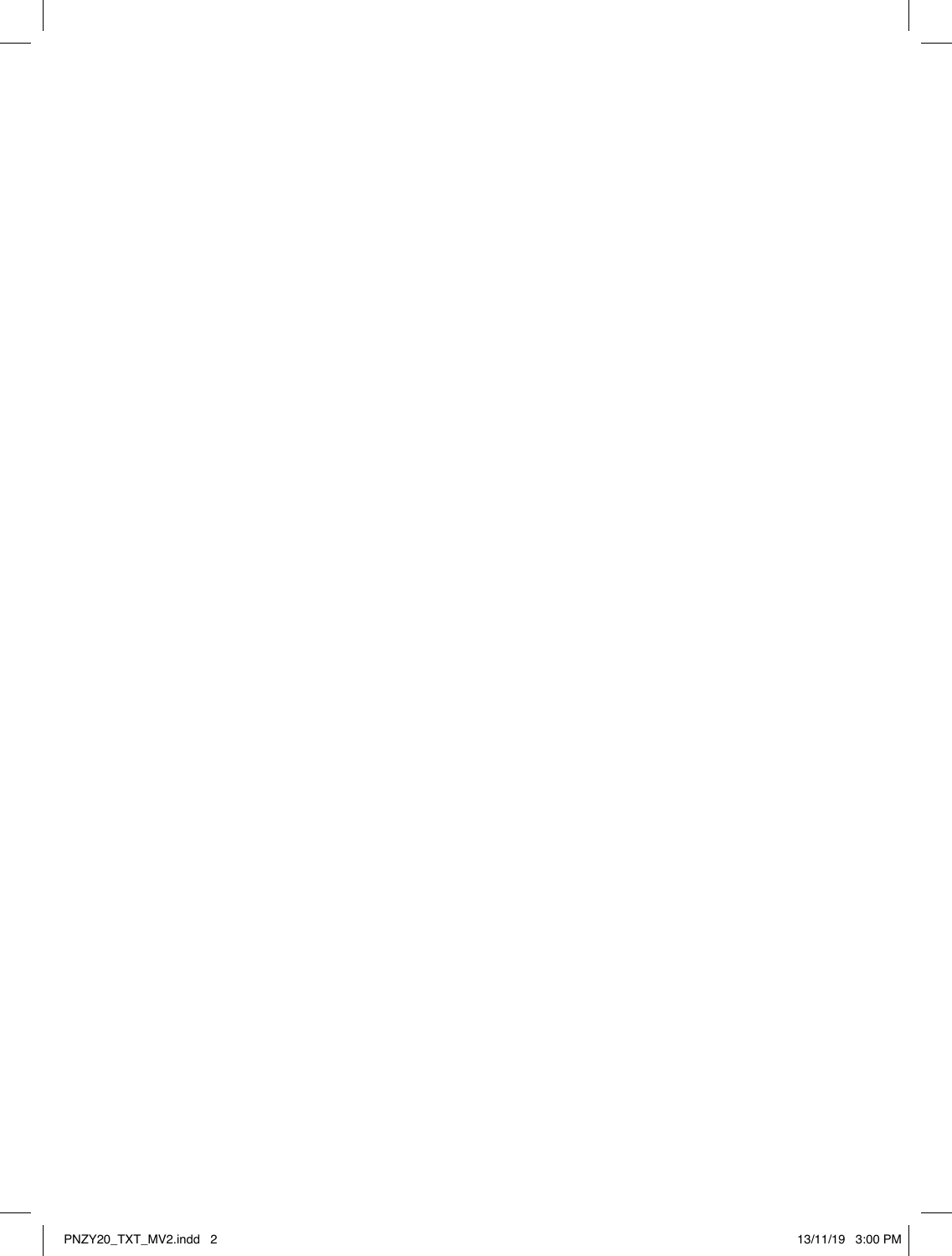## **2020 Poetry New Zealand** Yearbook

Edited by Johanna Emeney

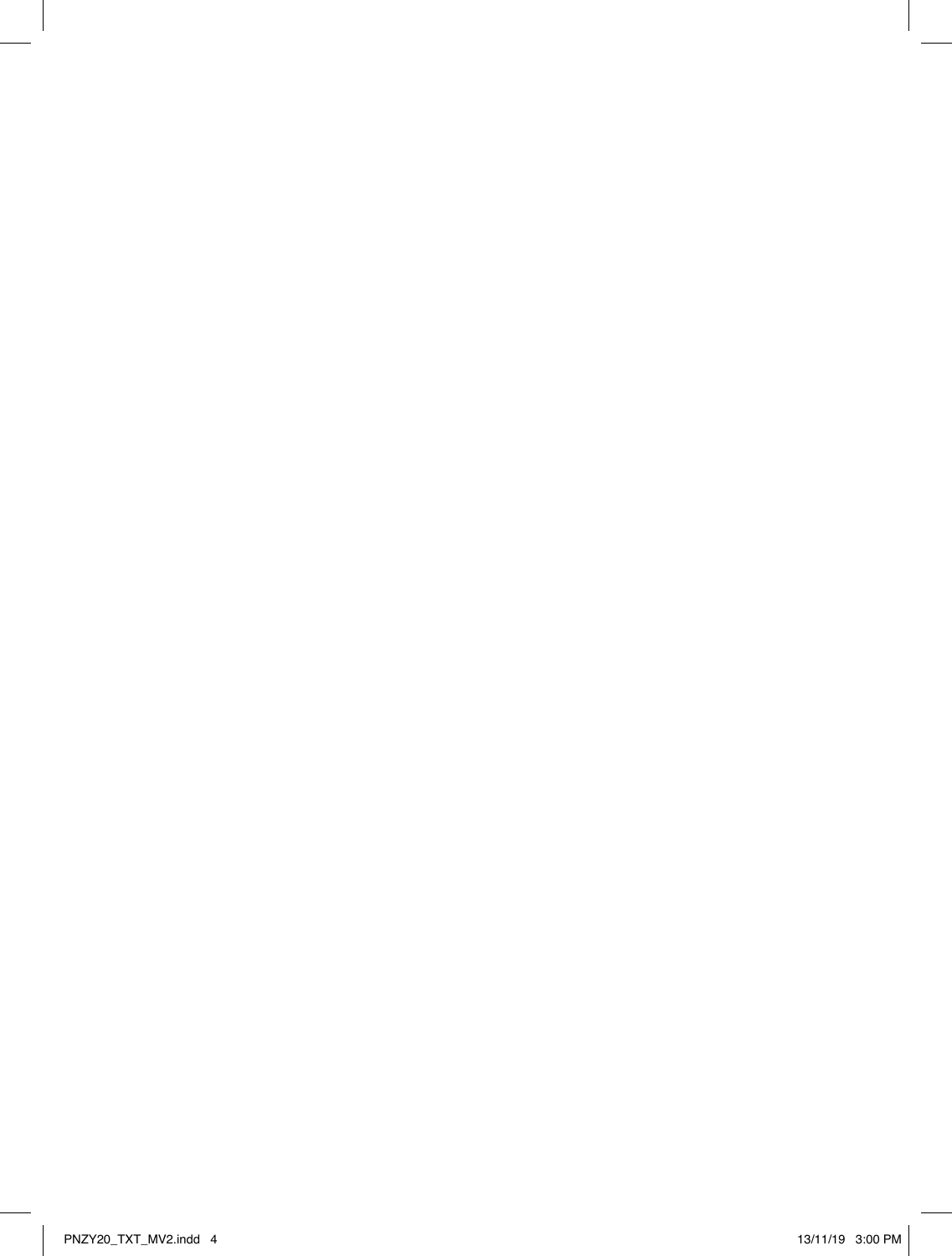# **Contents**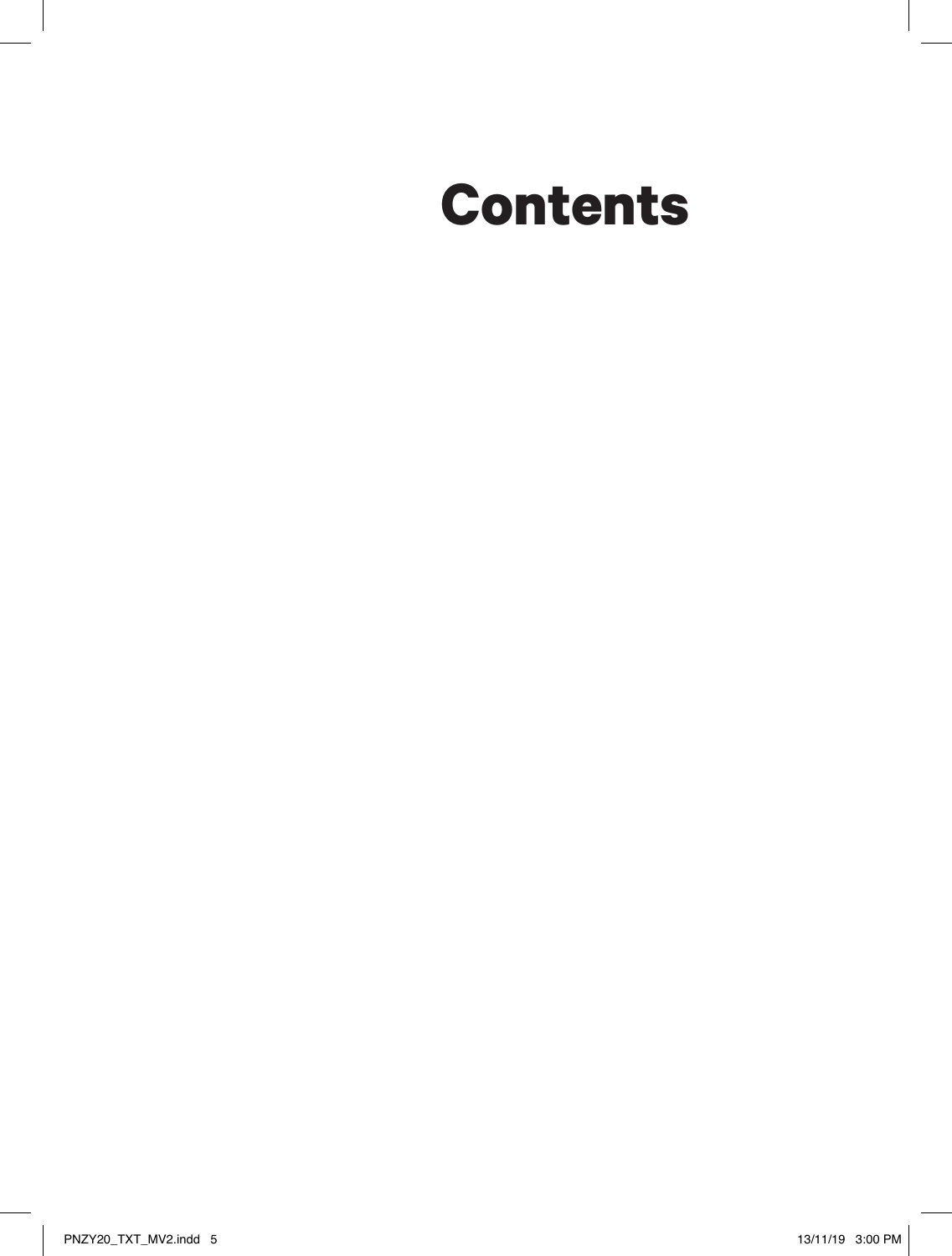#### **EDITORIAL**

# Johanna Emeney How the poems choose you

#### **FEATURED POET**

- # essa may ranapiri Haunt | Hunt
- # An interview with essa may ranapiri

#### **NEW POEMS**

- # Into the Water
- # Encounter
- # I Will Take Natural Orders
- # No Hay Remedio
- # Other Side Up
- # Remember to Understand Love

### **COMPETITIONS**

Poetry New Zealand Poetry Prize

- # Lynn Davidson For my parents
- # Janet Newman Drenching
- # Michael Hall Fencing
- # Paula Harris the first 146 minutes of knowing Rawiri

*Poetry New Zealand Yearbook* Student Poetry Competition

- # Poppy Hayward ABCDEFGHIJLMNOPQRSTUVWXYZ
- # E Wen Wong Boston Building Blocks
- # Annabelle Fenn October
- # Phoebe Robertson She is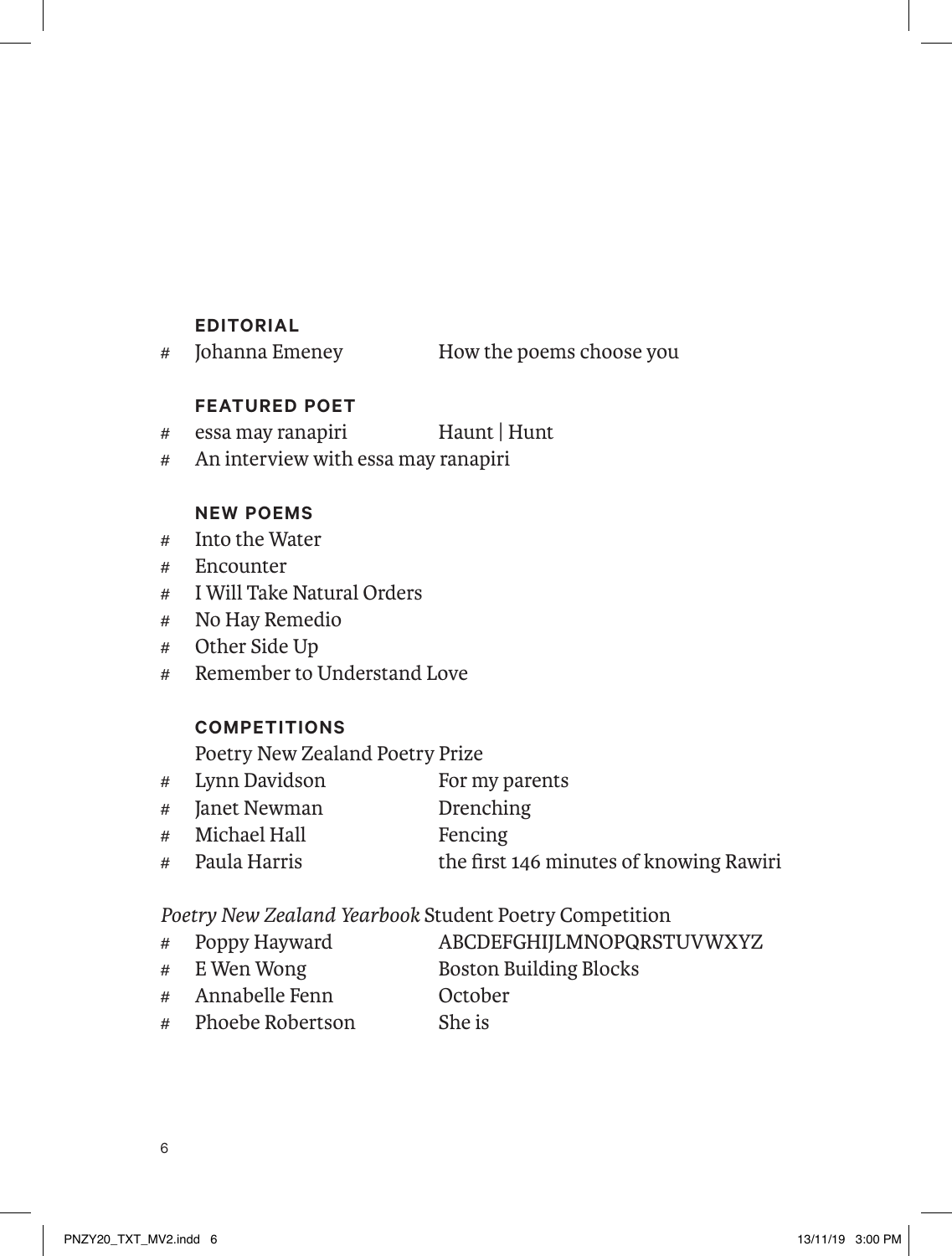#### **ESSAYS**

| #              | Michael Hanne    | Six New Zealand doctor-poets            |
|----------------|------------------|-----------------------------------------|
| #              | Maria Yeonhee Ji | The hard and the holy: poetry for times |
|                |                  | of trauma and crisis                    |
| #              | Sarah Laing      | Jealous of Youth                        |
| #              | Helen Rickerby   | Boundaries are where connections        |
|                |                  | happen: Some thoughts about essaying    |
|                |                  | poetry                                  |
| #              | Roger Steele     | On publishing poetry                    |
|                |                  |                                         |
|                | <b>REVIEWS</b>   |                                         |
| $\overline{+}$ | Rropunun Lloyd   | Heather Rauchon                         |

| # | Bronwyn Lloyd           | Heather Bauchop   |
|---|-------------------------|-------------------|
| # | Johanna Emeney          | Jenny Bornholdt   |
| # | Matthew Harris          | Janet Charman     |
| # | Allan Drew              | Nicola Easthope   |
| # | Elizabeth Kirkby-McLeod | Murray Edmond     |
| # | Iain Sharp              | John Geraets      |
| # | <b>Matthew Harris</b>   | Alison Glenny     |
| # | Ted Jenner              | Michael Harlow    |
| # | Emma Shi                | Saradha Koirala   |
| # | Elisabeth Kumar         | Wes Lee           |
| # | Emma Shi                | Owen Leeming      |
| # | Liz Breslin             | Mary McCallum     |
| # | Liz Breslin             | Robert McLean     |
| # | Jack Ross               | Cilla McQueen     |
| # | Allan Drew              | Michael Morrissey |
| # | Elisabeth Kumar         | Robin Peace       |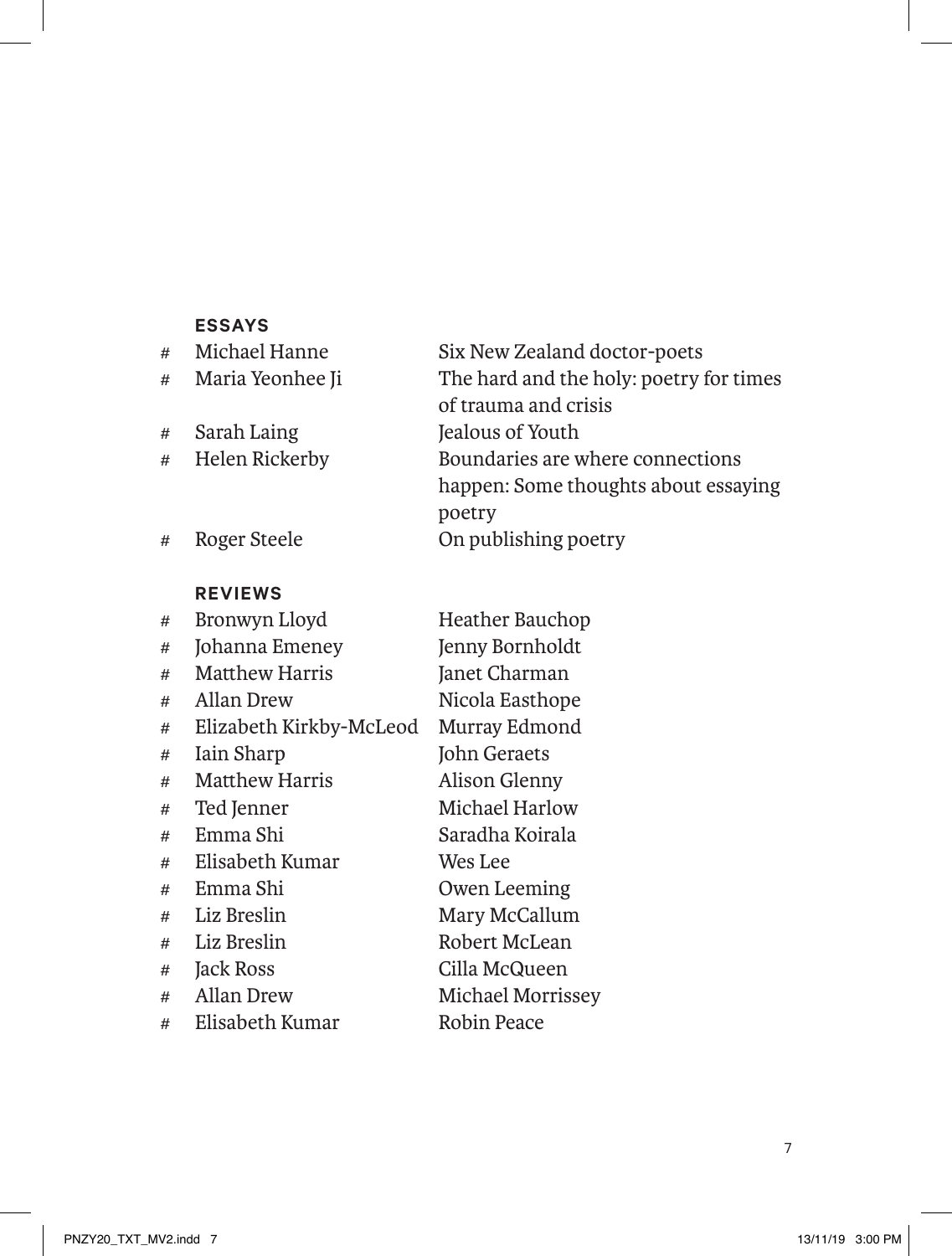- # Johanna Emeney essa may ranapiri
- 
- # Elizabeth Morton<br># Helen Heath
- 
- # Elizabeth Morton Rachel Tobin
- # Elisabeth Kumar Kirsten Warner<br># Tack Ross Pat White
- $#$  Jack Ross
- # Iain Sharp Vaughan Rapatahana, ed.
	-
	- Tracey Slaughter / Lynn Davidson<br>Rachel Tobin
	-
	-
- # **ABOUT THE CONTRIBUTORS**
- # **ABOUT POETRY NEW ZEALAND**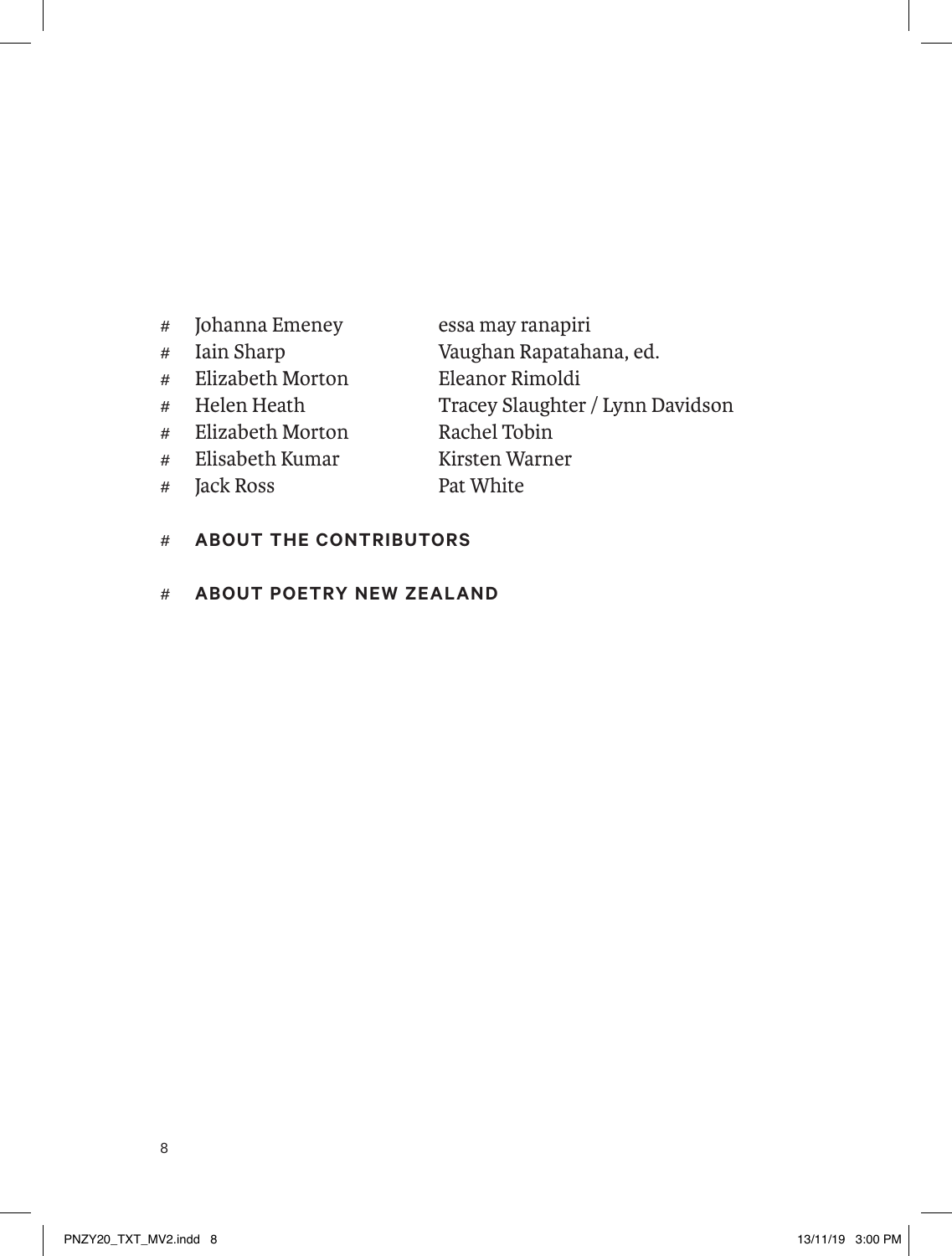# **Editorial**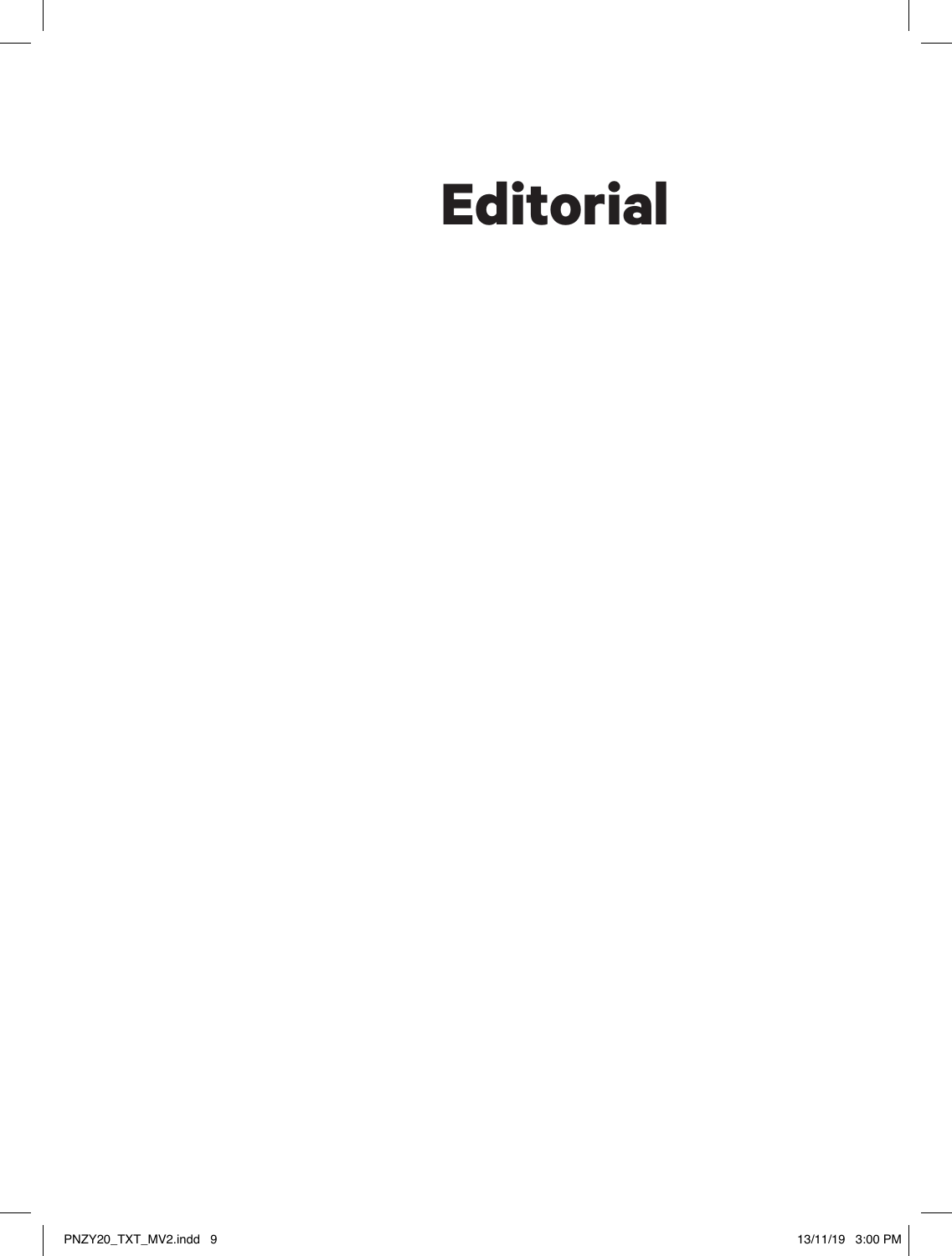### **How the poems choose you**

It is wonderful to be chosen by poems, and the very opposite of trying to choose poems. Choosing poems is hard work — it feels like rifling through perfectly serviceable clothes from a stockier, taller cousin. Being chosen by poems, however, is like winning a voucher from your favourite shop and being dressed by one of its very genial and talented personal assistants. The poems that choose you are must-have items.

Poems choose you when they howl without any sort of dissembling — and yet a howl is not necessary. Pain is not even a prerequisite. However, sincerity is integral to a poem's ability to single you out as its guardian. Any sign of fraudulence, and it's all off. When a poem says 'but motherfucker' to you in entreaty or complaint, it better not be playing around — see essa may ranapiri's 'my dream of a nonbinary prison' for an example.

A poem chooses you the moment it takes you by surprise. To be clear, this cannot be any old surprise. It must have the qualities of what President Oprah Winfrey calls the 'A-ha moment' — a sudden insight which causes the pulse to quicken and galvanic skin temperature to rise. A poem like this is no riddle; it is a messenger imparting a truth about what it is to be human in the world. In fact, it probably touches on something you have already felt or secretly known, but never quite been able to admit.

Some poems don't need electrodes to test your bodily response. Paula Harris's poem brought me to tears on first reading. And second. Interestingly, it has some very humorous lines as well as some that agitate the lacrimal glands, and I am always in awe of poets who can produce this sort of work — poetry that blends fresh, funny lines with lines that expose the abject difficulty of being alive. It's the sort comedy–pathos amalgam that Jimmy Perry and David Croft achieved in *Dad's Army*, Larry Gelbart achieved in *M\*A\*S\*H*, and Ricky Gervais and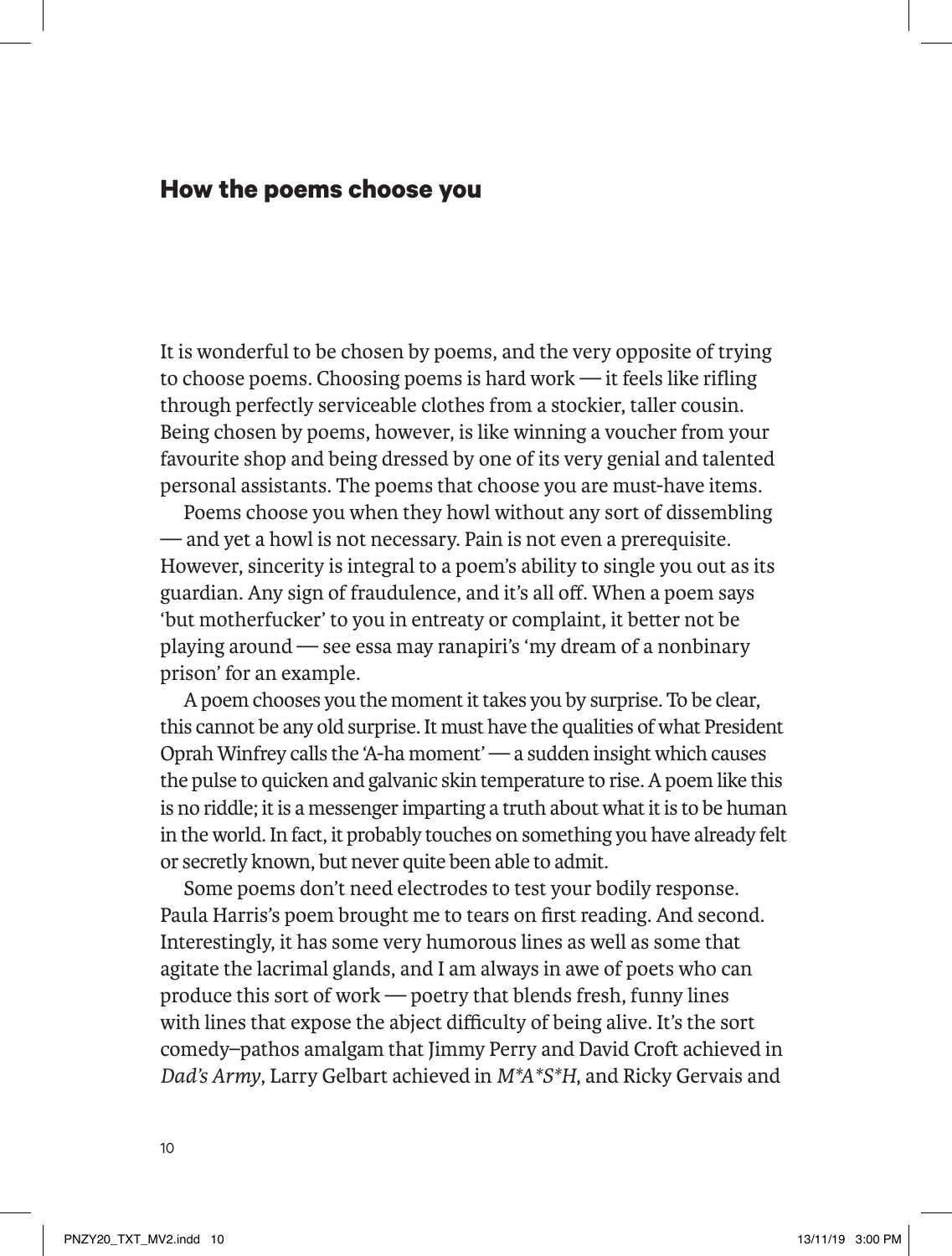Stephen Merchant achieved in *The Office*. Although they were working with made-up characters, and surely, by now, everybody knows that the poet *is* the 'I' of the poem. Wink emoji.

Because I am editing and not writing the poetry in this journal, I feel free to say: 'Poems that choose you are like *mille-feuilles* thoughtfully assembled and subtly layered', which is a simply dreadful simile, but very true in terms of the type of poems I am describing. Whether those layers come by way of diction, imagery, mood or nuance, it doesn't matter, but if you can't get a few readings out of a poem because it's a one-trick cupcake, then you're wasting your time. Michael Hall's 'Fencing' is a superb example of a compact poem with deftly constructed layers. It is a poem that will reward you with new insights every time you read it. The last stanza is fabulously dense, with its metaphor of the father and son tacking down the backdrop to a day:

Some days he tightened The horizon And started hammering As I held the staple in place

*Why does the son only appear in this last stanza? The son seems so small here in relation to his father! But, wait, he is steadying the staple — the thing that holds the horizon tightly in place once his father has hammered it in* . . . *so he is key to this whole enterprise. The son may be just the staple-holder, but he is his father's right-hand-man here, helping him to hold the whole world in place (as fathers do, for a time).* So many thoughts triggered by four lines, and we have not even addressed the sounds of the lines as Hall works them like fencing wire, lengthening, tightening and tacking.

It has been a privilege, this year, to be chosen by so many moving, well-crafted poems written by people I know well and people I have never met. What a pleasure to be introduced to so many talented poets this way. I am grateful to Jack Ross and the team at Massey University Press for the opportunity, and for their guidance and trust.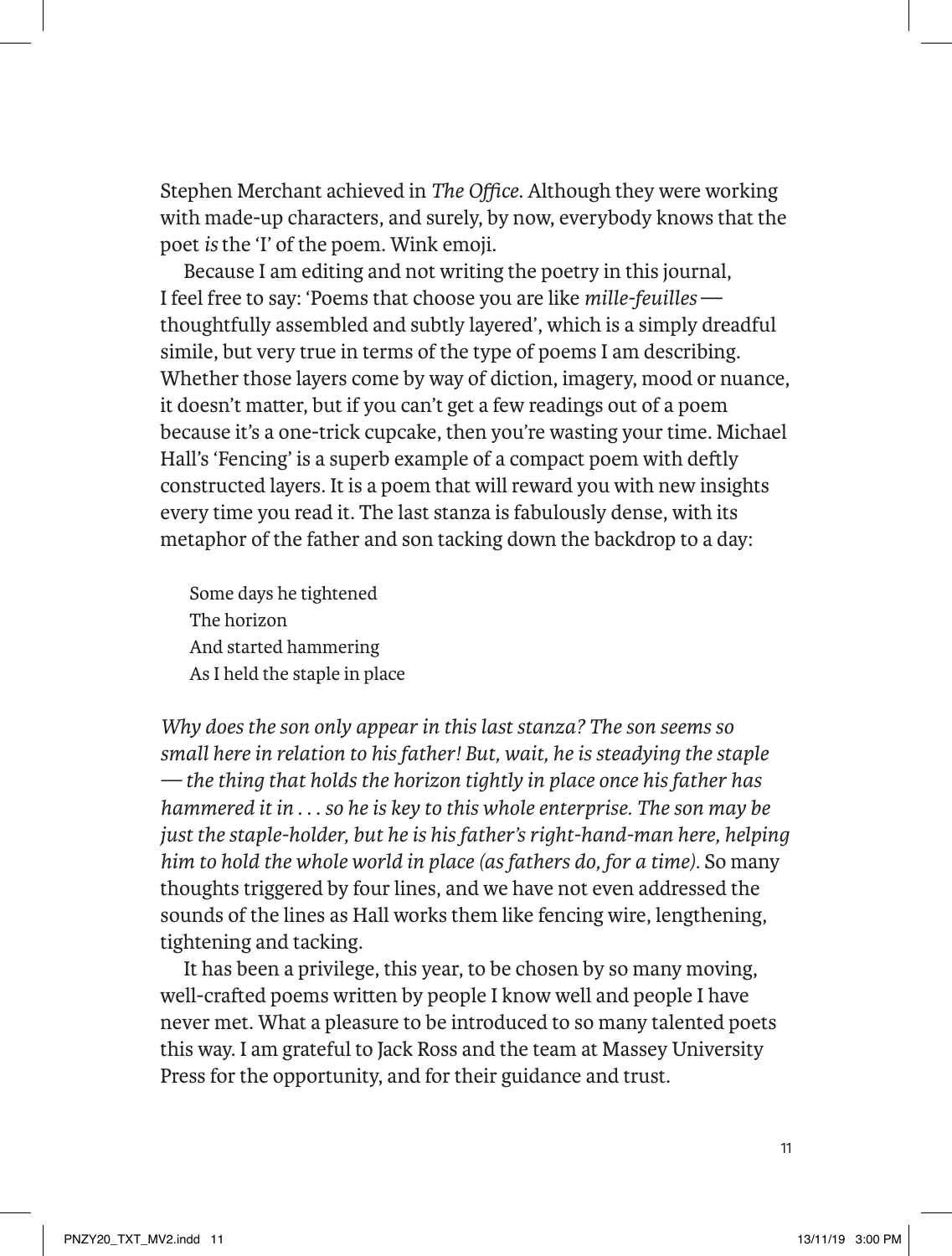# **Featured Poet**

essa may ranapiri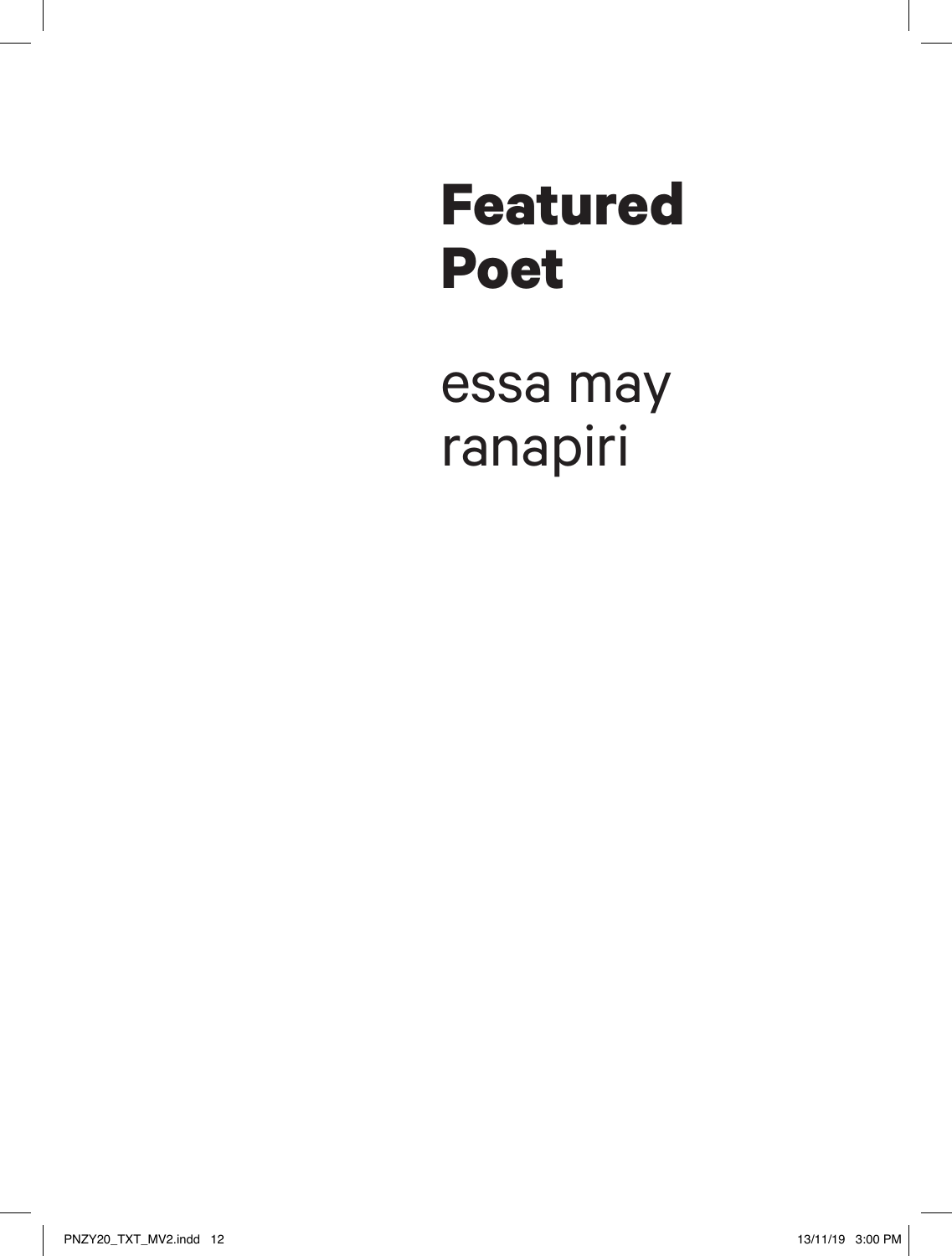# HAUNT | HUNT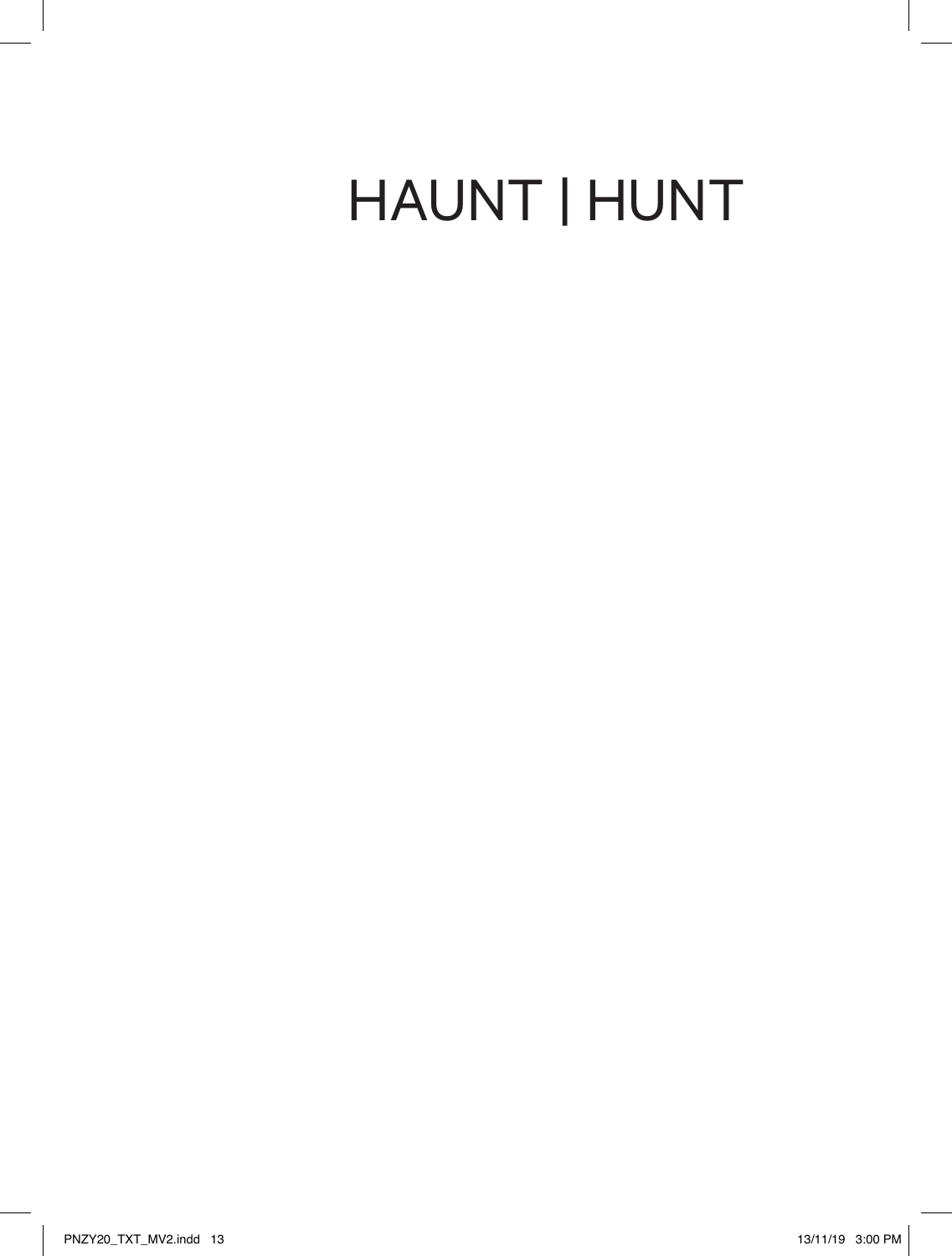### **poetry under capitalism**

i'm hitting wooden blocks together and finding shapes to fit the holes of everyone's mouths and everyone's hopes of usefulness in a perfect sheer drop corpses rubbing cobwebs together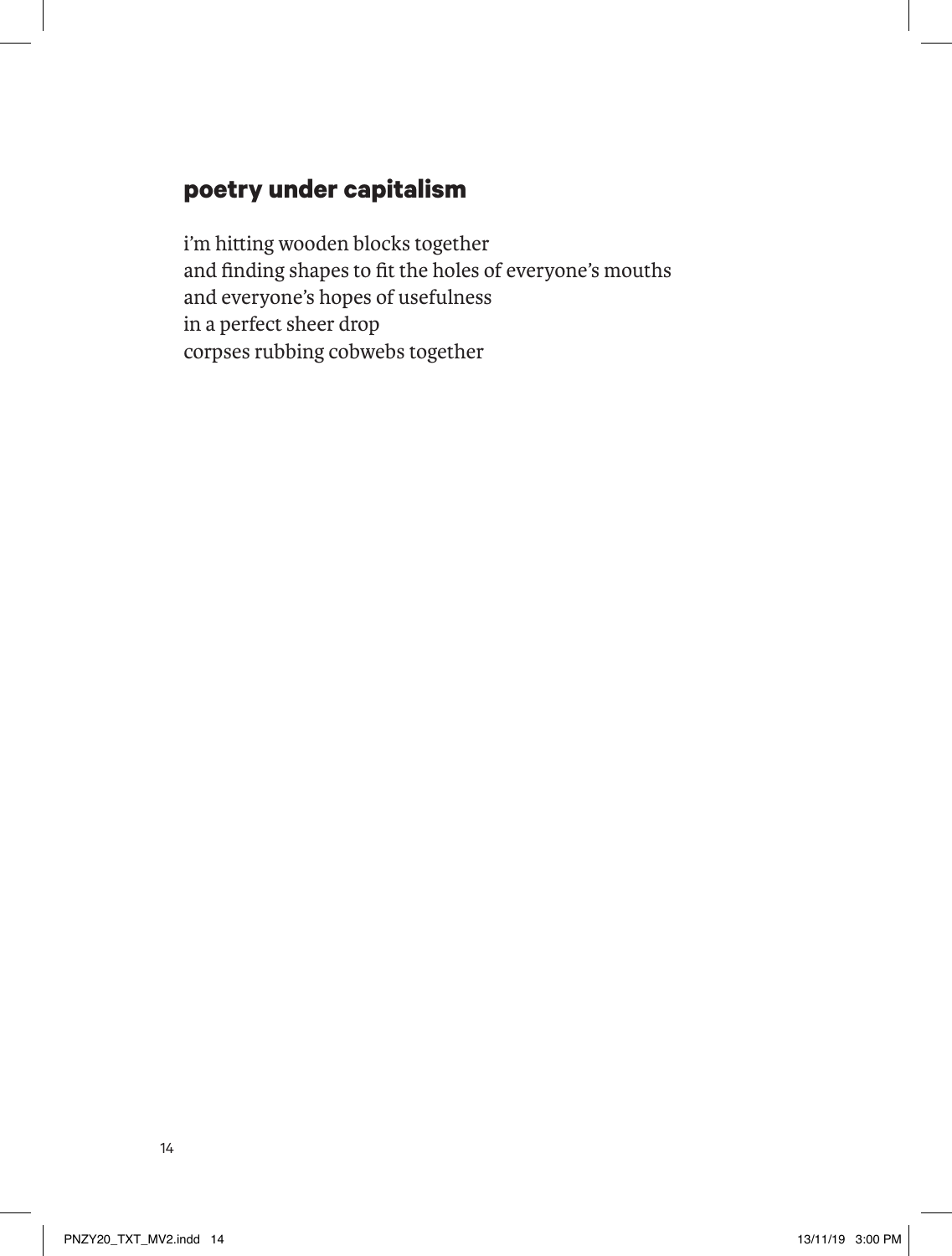## **my dream of a nonbinary prison**

as of this moment Aotearoa has no nonbinary prisons no unisex facilities for people like me I can almost taste the toilet soap and hear the fragrant stream of water slapping the steel wall of the urinal if not for the symbols on the door

| my tūpuna would be so proud     | of how many                 |
|---------------------------------|-----------------------------|
| have made it                    | to these fine estates       |
| living on the land              | in the only way we know how |
| weaving makeshift harakeke from | matted paper rolls          |
| we dried with tooth paste       | and snot                    |
| carving intricate geometry      | into the metal bars         |

I have no place in the entire nation state where I can be clothed and fed for the simple price of my freedom and my dignity if I push my phone far enough up my arsehole you'll never be able to touch it and I'll never have to call my family again

these closed spaces would bring me to

P R n g a i p n a & u t i ū ā n u k u churned up inside a gigantic mixer returned to each other their love cemented at last in the walls